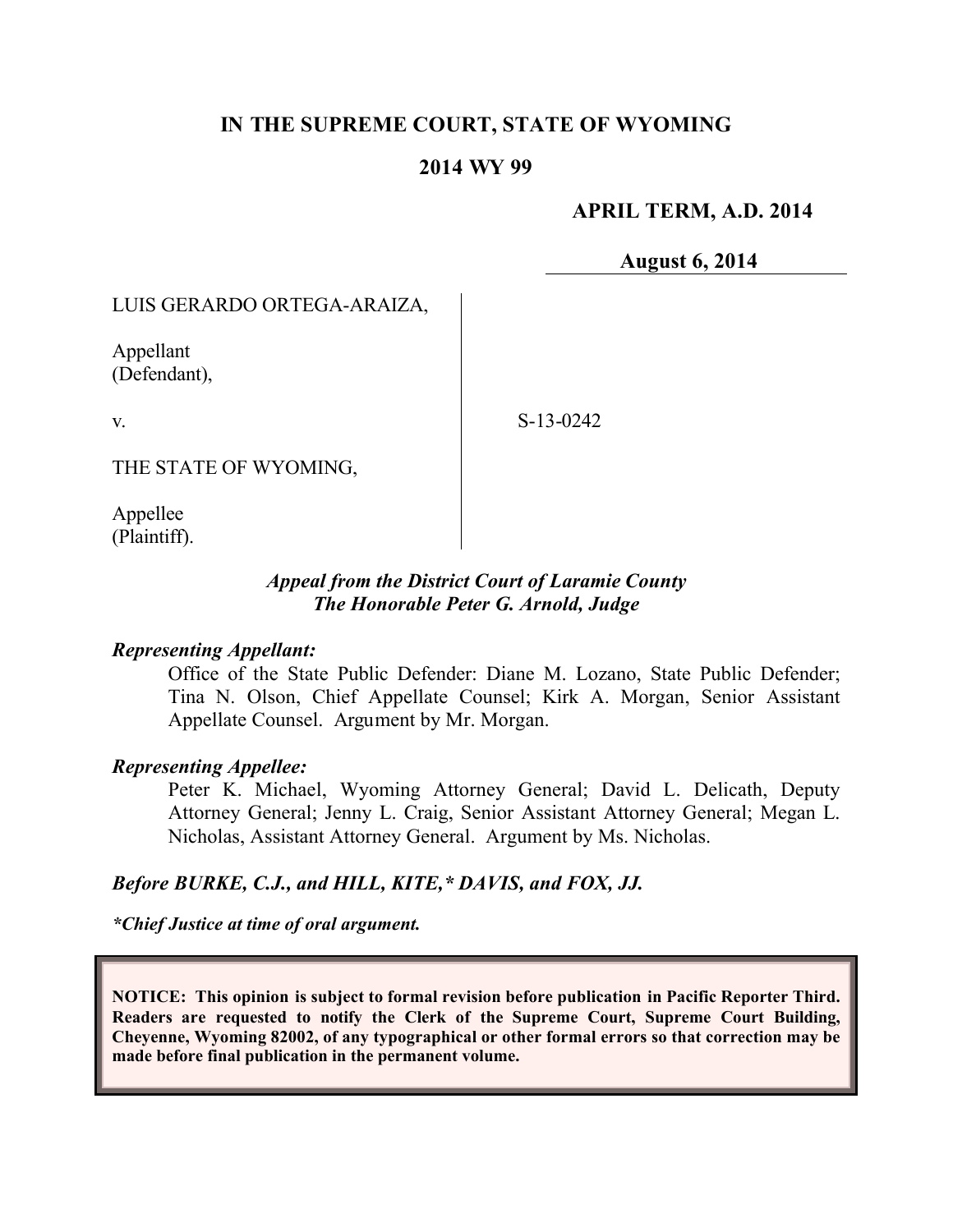### **FOX**, **Justice**.

[¶1] Luis Ortega-Araiza pled guilty to strangling his girlfriend (a household member) in violation of Wyo. Stat. Ann.  $\S$  6-2-509(a)(i)(b) (LexisNexis 2013). Prior to his sentencing, he learned that his guilty plea would result in his deportation, and he moved to withdraw the plea, claiming ineffective assistance of counsel. The district court agreed that Mr. Ortega-Araiza's counsel should have advised Mr. Ortega-Araiza that he would be deported upon conviction, as required by *Padilla v. Kentucky*, 559 U.S. 356, 130 S.Ct. 1473, 176 L.Ed.2d 284 (2010). However, the district court found that Mr. Ortega-Araiza failed to prove the prejudice prong required for an ineffective assistance of counsel claim and denied Mr. Ortega-Araiza's motion to withdraw his guilty plea, sentencing him to two to four years imprisonment. We reverse.

#### *ISSUES*

[¶2] We restate the issues as follows:

1. Was Mr. Ortega-Araiza prejudiced by his counsel's deficient performance?

2. Did the district court's warning during the plea colloquy cure the prejudice suffered by Mr. Ortega-Araiza?

3. Did the warning in the plea agreement cure the prejudice suffered by Mr. Ortega-Araiza?

4. Did the district court abuse its discretion when it denied Mr. Ortega-Araiza's motion to withdraw his guilty plea?

#### *FACTS*

[¶3] Luis Ortega-Araiza is a resident alien, who has been living in the United States legally since 1980. Mr. Ortega-Araiza has had numerous minor brushes with the law. He faced his first felony charge, however, after the authorities were called to the residence he shared with his girlfriend to respond to a domestic disturbance. Mr. Ortega-Araiza was charged with strangulation of a household member in violation of Wyo. Stat. Ann. § 6-2-  $509(a)(i)(b)$ , and was arraigned on November 26, 2012, when he pled not guilty. Just before the scheduled jury trial, on March 18, 2013, Mr. Ortega-Araiza and the State entered into a Plea Agreement for Recommended Disposition. The district court held a change of plea hearing the same day, at which Mr. Ortega-Araiza pled guilty to the charge of strangulation of a household member in violation of Wyo. Stat. Ann. § 6-2- 509(a)(i)(b). At the change of plea hearing, the district court advised Mr. Ortega-Araiza of his rights pursuant to the Wyoming Rules of Criminal Procedure. In addition, the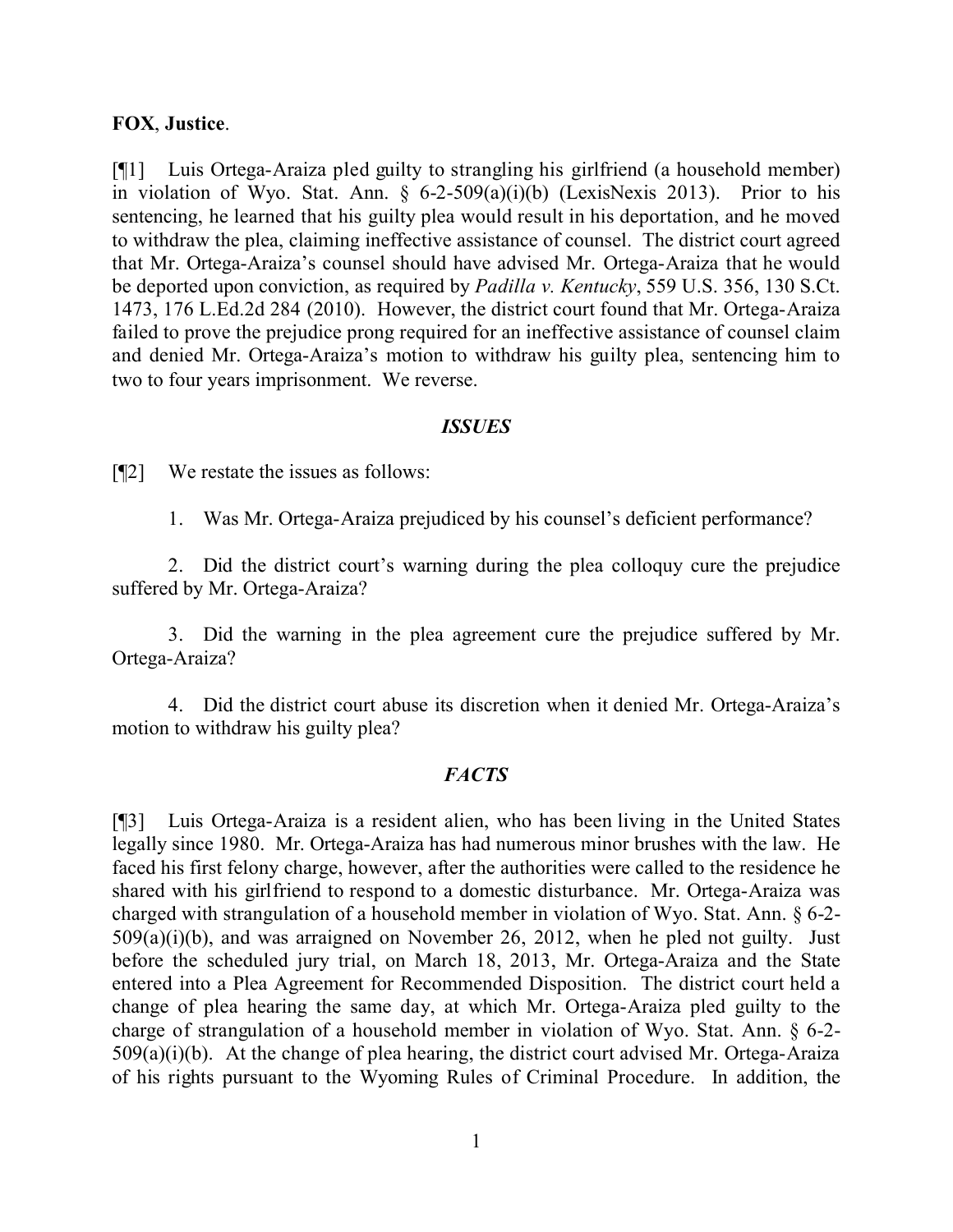district court cautioned Mr. Ortega-Araiza, "If you are not a U.S. citizen, certain felony convictions may be the basis for deportation proceedings by the ICE [Immigration and Customs Enforcement]." Moreover, the Plea Agreement for Recommended Disposition, signed by Mr. Ortega-Araiza, stated, "The Defendant understands that this plea(s) may result in negative consequences regarding any immigration or visa status, including potential deportation and inability to return to this country."

[¶4] After the change of plea hearing, counsel for Mr. Ortega-Araiza discovered Mr. Ortega-Araiza's alien status. Knowing that Mr. Ortega-Araiza would face deportation if the plea went forward, 1 counsel moved to withdraw Mr. Ortega-Araiza's guilty plea. In the motion, counsel admitted that he provided ineffective assistance when he failed to advise Mr. Ortega-Araiza concerning the immigration consequences of a guilty plea, in violation of *Padilla v. Kentucky*, 559 U.S. 356, 130 S.Ct. 1473. The State opposed the motion, and the district court held a hearing on June 17, 2013. On July 15, 2013, the district court entered an order denying Mr. Ortega-Araiza's motion to withdraw his guilty plea. While the district court determined that Mr. Ortega-Araiza had succeeded in demonstrating that his counsel's performance was deficient, it also found that Mr. Ortega-Araiza failed to prove the prejudice prong of his ineffective assistance of counsel claim. The district court stated:

> Under the circumstances of this case, the Court finds [that Mr. Ortega-Araiza] has failed to prove he was prejudiced by counsel's deficient performance. [Mr. Ortega-Araiza] failed to provide the Court with any information regarding how the outcome of this proceeding would have been different had his counsel advised him of [the] possibility of deportation. Rather defense counsel at the hearing suggested that if allowed to withdraw his guilty plea the parties may be able to reach another plea agreement. . . . Additionally, Mr. Ortega[-Araiza] was advised twice of the possible risk of deportation before he pled guilty. Mr. Ortega[-Araiza] specifically acknowledged the possible risk of deportation when he signed the plea agreement. . . . [Mr. Ortega-Araiza] was also advised by the Court during re-arraignment of the risk of deportation. . . . Despite counsel's failure, Mr. Ortega[-Araiza] was informed of the possibility of deportation and pled guilty anyways. Given the circumstances the Court cannot find [that Mr. Ortega-Araiza]

<sup>&</sup>lt;sup>1</sup> The Immigration and Nationality Act states that, "Any alien who is convicted of an aggravated felony at any time after admission is deportable."  $8 \text{ U.S.C.} \& 1227 \text{ (a)}(2)(\text{A})(\text{iii}) \text{ (2012)}.$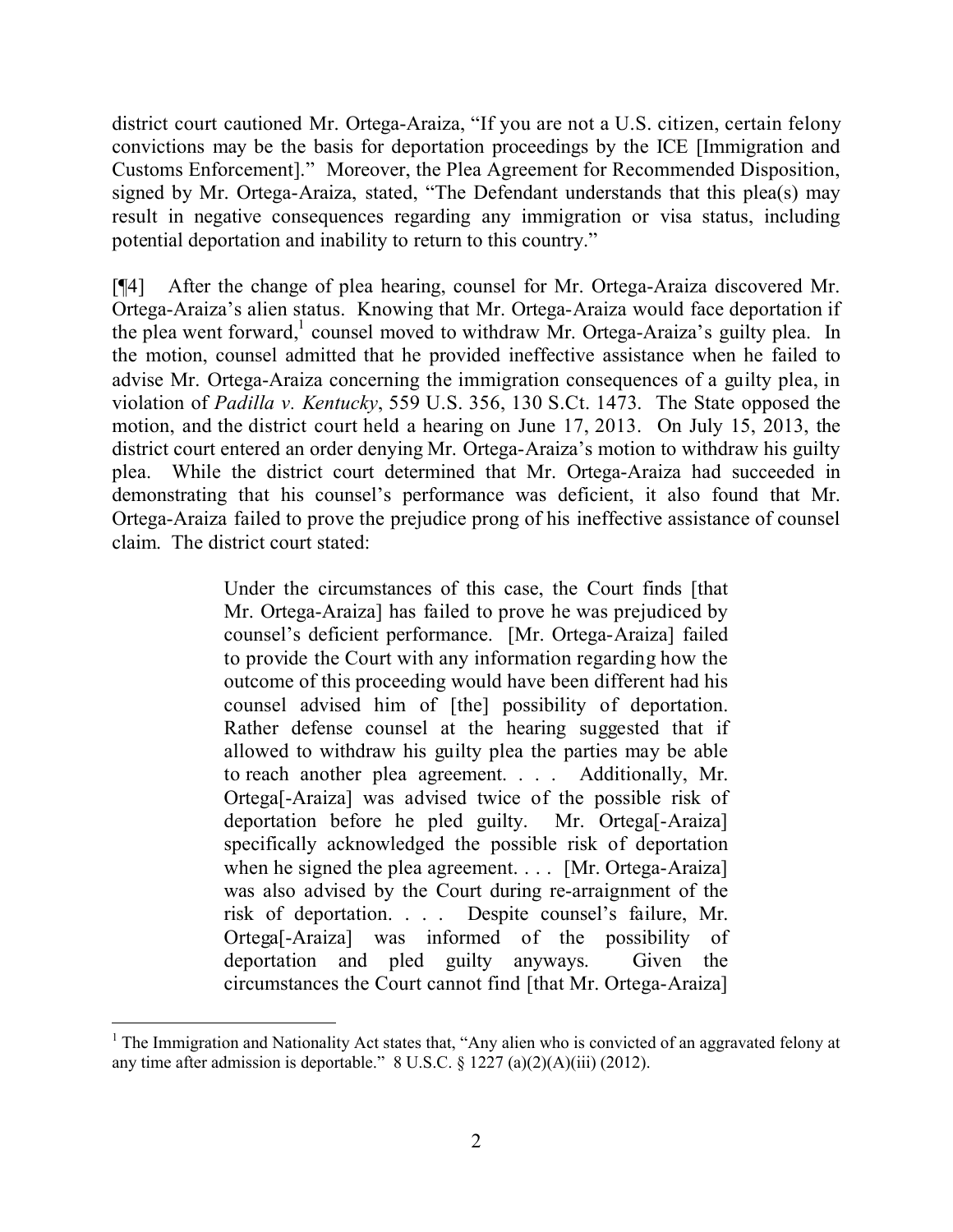was prejudiced by defense counsel's failure. Thus the Court finds that [defense counsel] was not ineffective.

The district court then went on to sentence Mr. Ortega-Araiza, in accordance with his earlier guilty plea, to two to four years in prison. Mr. Ortega-Araiza filed a timely notice of appeal.

# *DISCUSSION*

# *I. Was Mr. Ortega-Araiza prejudiced by his counsel's deficient performance?*

[¶5] "Claims of ineffective assistance of counsel involve mixed questions of law and fact[.]" *Osborne v. State*, 2012 WY 123, ¶ 17, 285 P.3d 248, 252 (Wyo. 2012). We review such claims *de novo*. *Id.*

[¶6] In *Frias v. State*, 722 P.2d 135 (Wyo. 1986), we adopted the two-prong test set forth in *Strickland v. Washington*, 466 U.S. 668, 104 S.Ct. 2052, 80 L.Ed.2d 674 (1984), to determine whether a defendant received effective assistance of counsel. *Frias*, 722 P.2d at 145. The defendant must establish first, that counsel's performance was deficient, and second, that the defendant was prejudiced as a result of that deficient performance. *Id.*; *see also McGarvey v. State*, 2014 WY 66, ¶¶ 13-14 325 P.3d 450, 454-55 (Wyo. 2014) (discussing ineffective assistance of counsel).

[¶7] In 2010, the United States Supreme Court held that attorneys have an affirmative duty to inform clients of immigration consequences of criminal convictions in *Padilla*, 559 U.S. 356, 130 S.Ct. 1473. Discussing the importance of the deportation risks among alien criminal defendants, the court found that often adverse immigration consequences are of greater concern than prison terms. *Id.* at 365-66, 368, 130 S.Ct. at 1481, 1483. The court examined the "prevailing professional norms" to determine whether failing to inform a client of adverse immigration consequences in the criminal context "fell below an objective standard of reasonableness" in accordance with *Strickland*, and held that "[t]he weight of prevailing professional norms supports the view that counsel must advise her client regarding the risk of deportation." *Id.* at 366-67, 130 S.Ct. at 1482; *Strickland*, 466 U.S. at 688, 104 S.Ct. at 2064. Since *Padilla*, criminal defense attorneys must advise alien clients of immigration repercussions to provide effective assistance of counsel.

[¶8] This Court was presented with the same issue in *Valle v. State*, 2006 WY 43, 132 P.3d 181 (Wyo. 2006), prior to the United States Supreme Court ruling in *Padilla*. In *Valle*, we stated that "[t]he law concerning whether a defendant must be advised about immigration consequences before entering a guilty plea is well settled. Immigration consequences are a collateral issue and no advice need be given to a defendant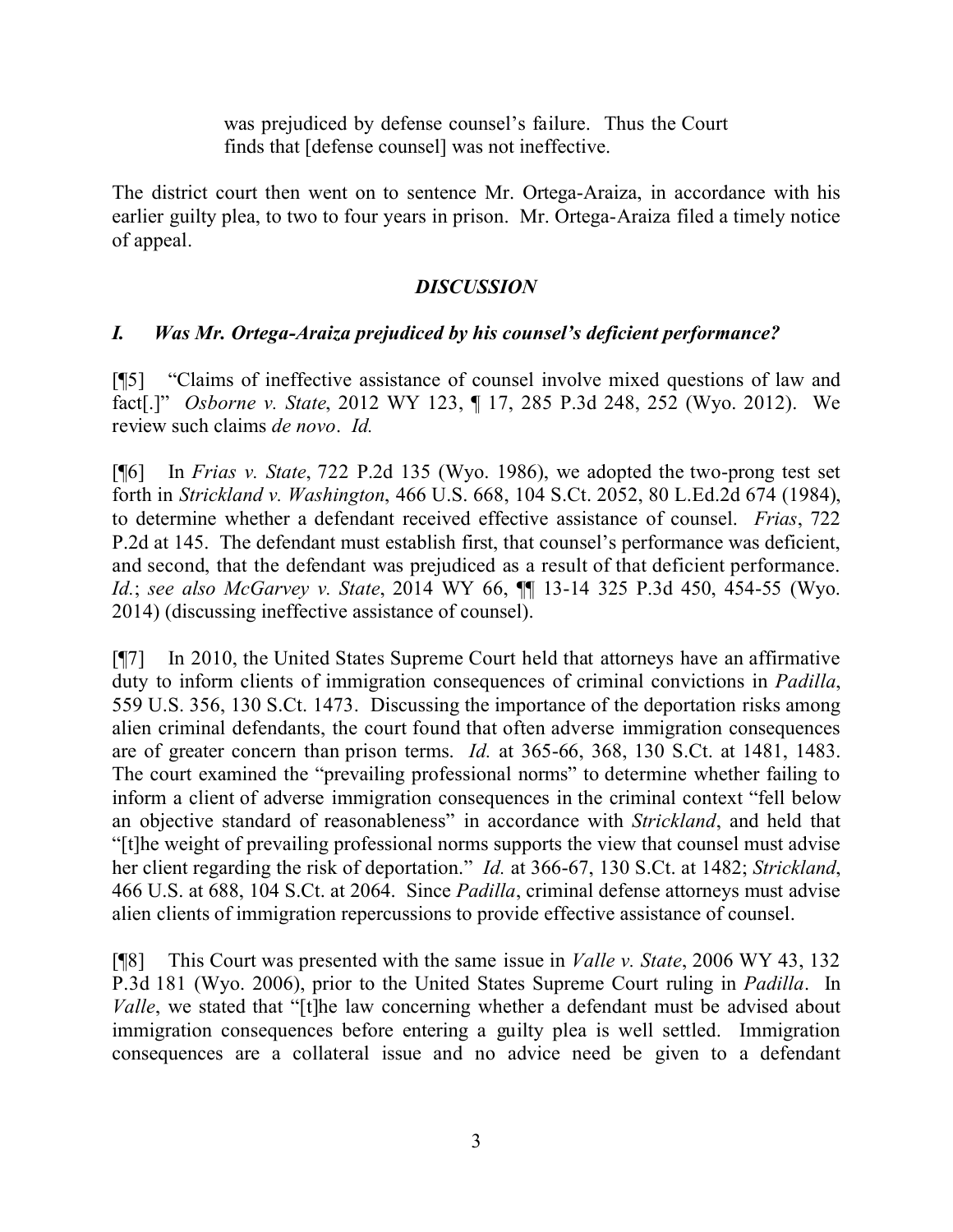concerning those consequences<sup>[1]</sup>" *Valle*, 2006 WY 43,  $\parallel$  9, 132 P.3d at 184.<sup>2</sup> The United States Supreme Court rejected this approach in *Padilla*, stating:

> We . . . have never applied a distinction between direct and collateral consequences to define the scope of constitutionally "reasonable professional assistance" required under *Strickland*, 466 U.S. [] at 689, 104 S.Ct. [at] 2052. Whether that distinction is appropriate is a question we need not consider in this case because of the unique nature of deportation.

. . . .

Deportation as a consequence of a criminal conviction is, because of its close connection to the criminal process, uniquely difficult to classify as either a direct or a collateral consequence. The collateral versus direct distinction is thus ill suited to evaluating a *Strickland* claim concerning the specific risk of deportation. We conclude that advice regarding deportation is not categorically removed from the ambit of the Sixth Amendment right to counsel. *Strickland* applies to Padilla's claim.

*Padilla*, 559 U.S. at 365-66, 130 S.Ct. at 1481-82. The collateral/direct consequences distinction can no longer be relied upon in the immigration context. To the extent that our decision in *Valle* applies to the advice an attorney must provide to his client regarding deportation consequences of a guilty plea, it is overruled.

[¶9] In this case, all parties, and the district court, have conceded that counsel's performance was deficient when he failed to advise Mr. Ortega-Araiza of the immigration consequences of a guilty plea in accordance with the mandates of *Padilla*. Thus, the issue before us is whether the district court correctly found that Mr. Ortega-Araiza failed to prove the prejudice prong of the *Strickland* test.

<sup>&</sup>lt;sup>2</sup> Prior to *Padilla*, and at the time of this Court's decision in *Valle*, the prevailing opinion concerning the advice that must be given by counsel distinguished between the direct and collateral consequences of a guilty plea. *United States v. Fry*, 322 F.3d 1198, 1200 (9th Cir. 2003) ("deportation is a collateral, not direct, consequence of the criminal process"); *United States v. Gonzalez*, 202 F.3d 20, 25 (1st Cir. 2000); *United States v. Banda*, 1 F.3d 354, 356 (5th Cir. 1993); *Varela v. Kaiser*, 976 F.2d 1357, 1358 (10th Cir. 1992) ("Actual knowledge of the consequences that are collateral to the guilty plea is not a prerequisite to the entry of a knowing and intelligent plea."); *United States v. Del Rosario*, 902 F.2d 55, 59 (D.C. Cir. 1990); *United States v. Yearwood*, 863 F.2d 6, 7-8 (4th Cir. 1988).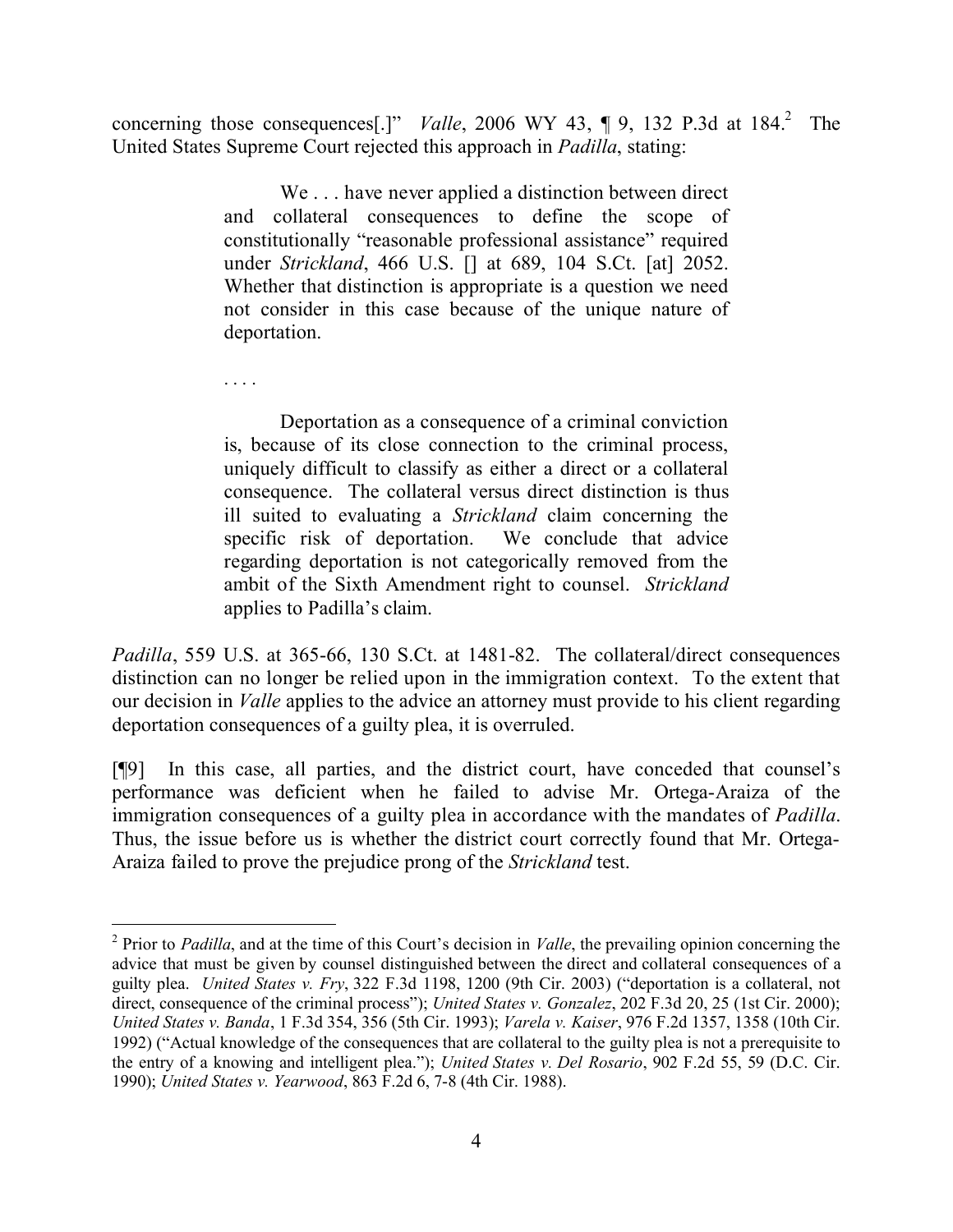[¶10] The district court determined that Mr. Ortega-Araiza was required to demonstrate that the outcome of the proceeding would have been different had counsel for the defendant effectively performed his duties. Because he failed to make this showing, the district court held he suffered no prejudice as a result of his counsel's deficient performance. This Court has previously determined the standard to be used when a defendant attempts to withdraw a guilty plea prior to sentencing. In *Palmer v. State*, 2008 WY 7, 174 P.3d 1298 (Wyo. 2008), and most recently in *Turner v. State*, 2014 WY 75, ¶ 15, 327 P.3d 100, 105 (Wyo. 2014), we stated that to prove prejudice in these cases, the defendant "must show that there is a reasonable probability that, but for counsel's errors, a plea of guilty would not have been entered and the defendant would have insisted on going to trial."<sup>3</sup> *Palmer*, 2008 WY 7, ¶ 18, 174 P.3d at 1302; *see also Bonney v. Wilson*, 754 F.3d 872, 881-82 (10th Cir. 2014) (discussing the standard as set forth in *Hill v. Lockhart*, 474 U.S. 52, 106 S.Ct. 366, 88 L.Ed.2d 203 (1985)).

[¶11] We find that there is ample evidence to demonstrate a reasonable probability that Mr. Ortega-Araiza would have rejected the plea and insisted on going to trial had counsel advised Mr. Ortega-Araiza of his almost assured deportation upon entering such a plea. *See Bonney*, 754 F.3d at 880-83 (stating that the standard to be applied to the prejudice prong in *Strickland* is objective rather than subjective). The record indicates that a reasonable person in Mr. Ortega-Araiza's shoes would wish to remain in the United States. He has lived in this country for nearly thirty-five years; he has two grown children living in the United States, both of whom were born here; and he buried his late wife and a daughter in this country. While Mr. Ortega-Araiza may have received a suspended sentence as a result of the plea agreement, he would still be facing mandatory deportation upon conviction. It would, therefore, be entirely reasonable for Mr. Ortega-Araiza to reject the plea and insist on going to trial (or seek a different plea agreement with lesser deportation consequence) as he was facing deportation whether he was convicted pursuant to a plea agreement or as a result of a trial. Better to gamble on an acquittal at trial, than the assured conviction and deportation resulting from a guilty plea. Possibly the most telling piece of evidence demonstrating that there was a reasonable probability of Mr. Ortega-Araiza rejecting the plea had he known of the immigration consequences, however, was the motion to withdraw his guilty plea made within days of learning of those consequences. Had Mr. Ortega-Araiza already known he would be deported or had he been indifferent to the impacts, he would not have moved to withdraw the plea, and instead, would have simply moved forward to the sentencing stage of the proceedings.

<sup>&</sup>lt;sup>3</sup> The *Padilla* court recognized that trial may not be the only option when counsel effectively advises a client of deportation consequences. "Counsel who possess the most rudimentary understanding of the deportation consequences of a particular criminal offense may be able to plea bargain creatively with the prosecutor in order to craft a conviction and sentence that reduce the likelihood of deportation[.]" *Padilla*, 559 U.S. at 373, 130 S.Ct. at 1486.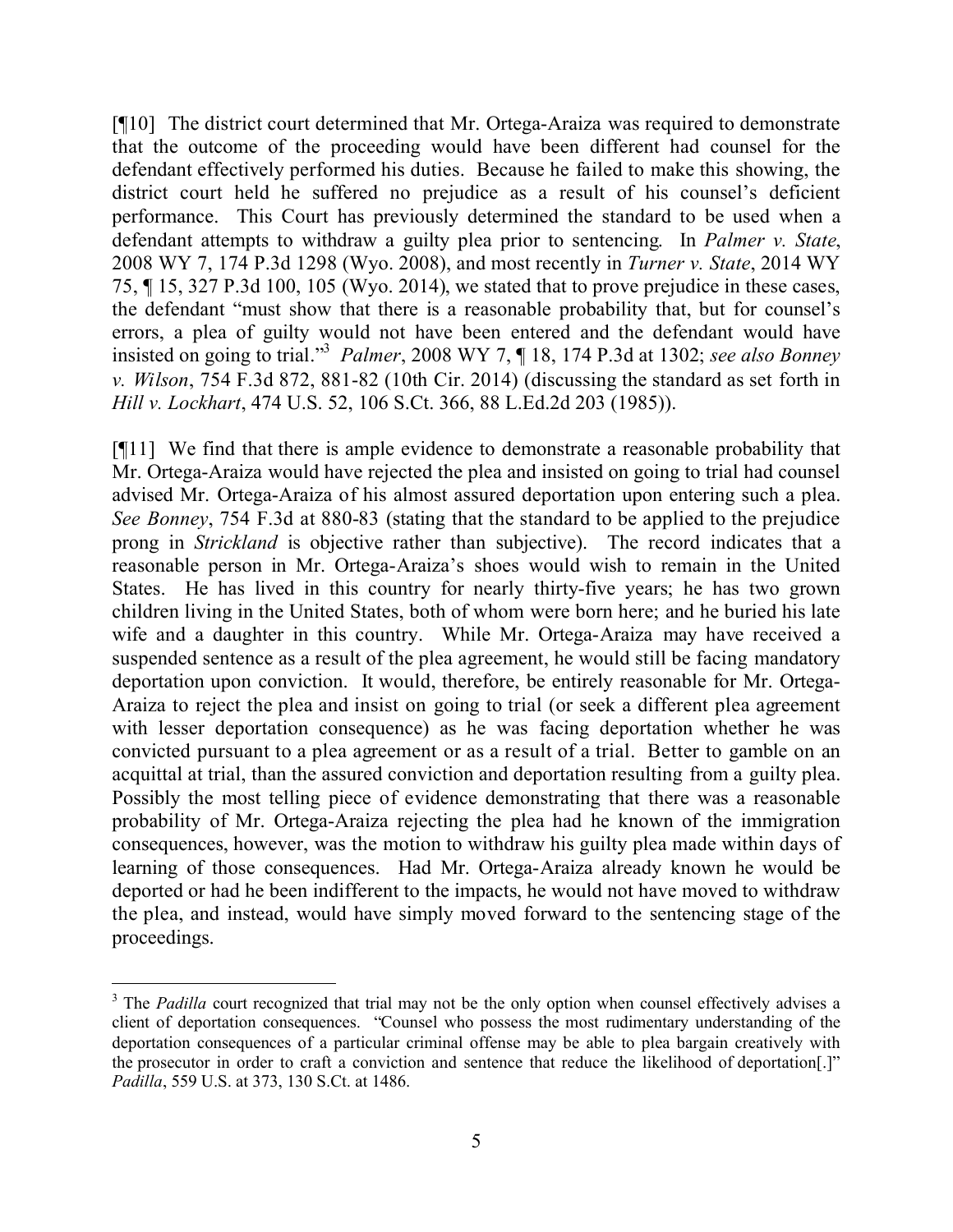[¶12] The State argues that Mr. Ortega-Araiza suffered no prejudice as he was already subject to deportation prior to his felony conviction. According to the State, Mr. Ortega-Araiza was deportable as early as 2011, prior to being charged with the felony at issue here, and "[b]ecause he faced deportation regardless of the outcome of this proceeding, [Mr. Ortega-Araiza] did not suffer prejudice from trial counsel's failure to inform him of the immigration consequences of his guilty plea."

[¶13] Although it is true that Mr. Ortega-Araiza was deportable prior to this latest offense, it is not correct to say his status was unchanged. Upon his felony conviction, Mr. Ortega-Araiza was upgraded as a priority for deportation. In a memorandum dated March 2, 2011, John Morton, the director of ICE, set forth the agency priorities for deportation of aliens. Memorandum from ICE director John Morton on Civil Immigration Enforcement 1-2 (March 2, 2011), *available at*, http://www.ice.gov/doclib/news/releases/2011/110302Washingtondc.pdf. According to that memorandum, "[a]liens who pose a danger to national security or a risk to public safety" are priority one. *Id.* Within that designation, however, ICE has further divided deportation priorities into different offender levels. The memorandum states:

> For purposes of prioritizing the removal of aliens convicted of crimes, ICE personnel should refer to the following new offense levels defined by the Secure Communities Program, . . . These new Secure Communities levels are given in rank order and shall replace the existing Secure Communities levels of offenses.

- Level 1 offenders: aliens convicted of "aggravated felonies," as defined in  $\S$  101(a)(43) of the Immigration and Nationality Act, or two or more crimes each punishable by more than one year, commonly referred to as "felonies";
- Level 2 offenders: aliens convicted of any felony or three or more crimes each punishable by less than one year, commonly referred to as "misdemeanors"; and
- Level 3 offenders: aliens convicted of crimes punishable by less than one year.

*Id.* at 2. Prior to his felony conviction, Mr. Ortega-Araiza was a Level 2 offender. Mr. Ortega-Araiza had been convicted of three or more crimes, but all were misdemeanors punishable by less than one year. Following his conviction, however, Mr. Ortega-Araiza became an "aggravated felon" as defined by the Immigration and Nationality Act. "The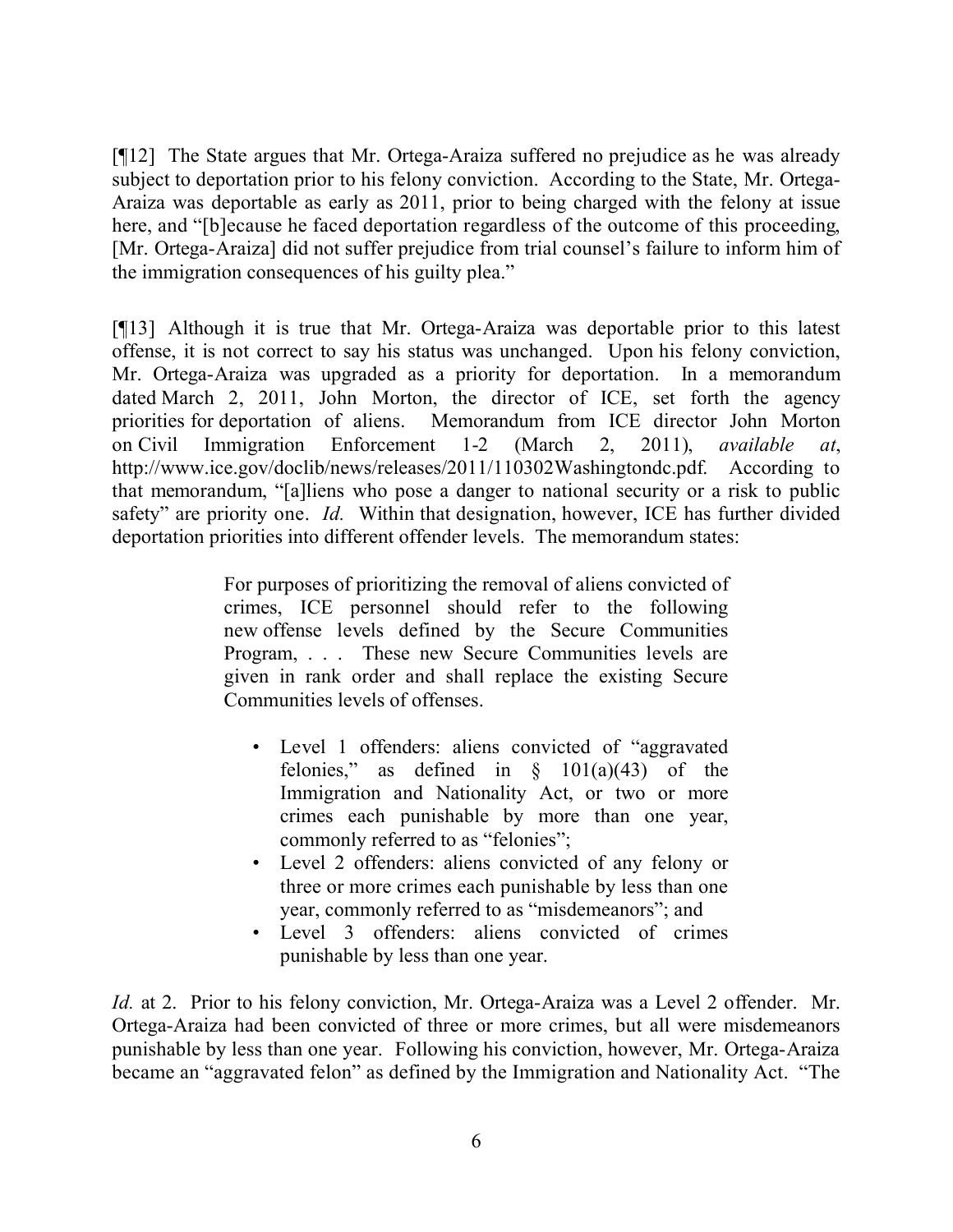term 'aggravated felony' means . . . a crime of violence<sup>[4]</sup> . . . for which the term of imprisonment at least one year." 8 U.S.C. § 1101(a)(43)(F) (2012). Following his plea, the district court convicted Mr. Ortega-Araiza of a crime of violence – strangulation of a household member – and his punishment amounted to a term of imprisonment for more than one year. *See* 18 U.S.C. §16 (2012) (defining "crime of violence); *see also* Wyo. Stat. Ann.  $\S 6-2-509(a)(i)(b)$  ("A person is guilty of strangulation of a household member if he intentionally and knowingly or recklessly causes or attempts to cause bodily injury to a household member by impeding the normal breathing or circulation of blood[.]"). As a result of his felony conviction, Mr. Ortega-Araiza became an "aggravated felon," and thus, also became a Level 1 offender – ICE's highest priority for deportation. Memorandum at 2; *see also* 8 U.S.C. § 1227(a)(2)(A)(iii) (2012) (making conviction of an "aggravated felony" a deportable offense). The result of the plea was to upgrade Mr. Ortega-Araiza's deportation status, and he suffered prejudice as a result.

[¶14] We reverse the district court's ruling that Mr. Ortega-Araiza failed to prove the prejudice prong of the *Strickland* test, and find that Mr. Ortega-Araiza did in fact suffer prejudice as a result of his counsel's deficient performance.

# *II. Did the district court's warning during the plea colloquy cure the prejudice suffered by Mr. Ortega-Araiza?*

[¶15] Courts are divided on the issue of whether advisements given by a district court can cure the deficient performance of defense counsel in failing to warn a client of adverse immigration consequences. Some have determined that an advisement during the plea colloquy can cure any prejudice. *State v. Martinez*, 729 S.E.2d 390, 392-93 (Ga. 2012); *Mendoza v. United States*, 774 F.Supp.2d 791, 799 (E.D. Va. 2011). These courts reason that, because a defendant is made aware, through the plea colloquy, that deportation is a possible consequence of a conviction, no prejudice can be suffered by the defendant. *Martinez*, 729 S.E.2d at 392 ("A trial court's plea colloquy . . . generally shows that the defendant cannot demonstrate prejudice or that any prejudice was cured[.]"); *Mendoza*, 774 F. Supp.2d at 799 (finding that because the petitioner was

18 U.S.C. § 16 (2012).

 <sup>4</sup> A crime of violence is defined as:

<sup>[</sup>A]n offense that has as an element the use, attempted use, or threatened use of physical force against the person or property of another, or

<sup>[</sup>A]ny other offense that is a felony and that, by its nature, involved a substantial risk that physical force against the person or property of another may be used in the course of committing the offense.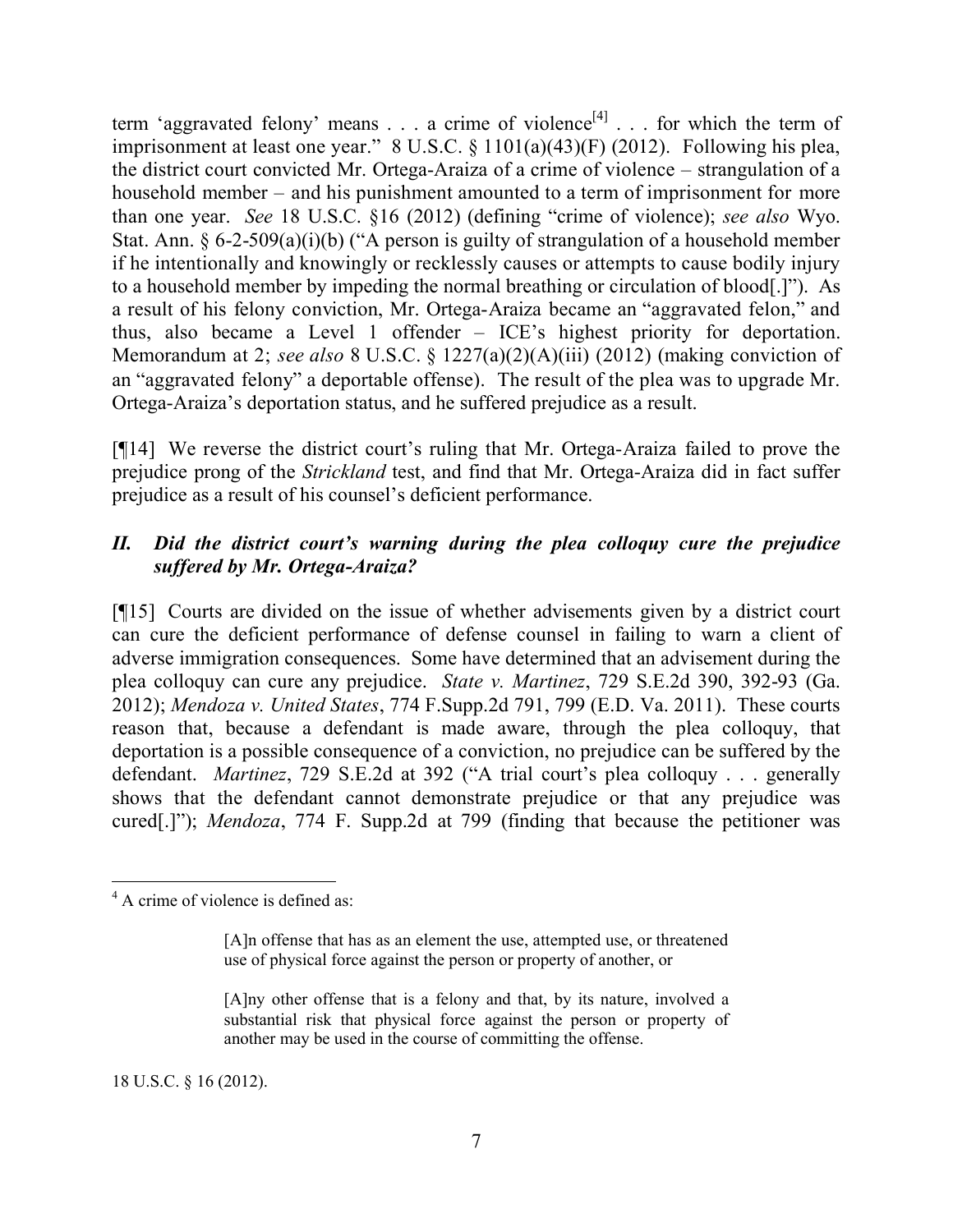advised during the Rule 11 colloquy, petitioner's "ineffective assistance of counsel claim flatly fails on the prejudice prong").

[¶16] Other courts have found that the plea colloquy is insufficient on the specific facts of the case, finding that the colloquy was too general and failed to specifically warn the defendant that deportation was nearly certain. *United States v. Akinsade*, 686 F.3d 248, 255 (4th Cir. 2012) (finding that a trial court's general admonishment concerning immigration consequences could not cure misadvice by counsel, unless specific); *Hernandez v. State*, 124 So.3d 757, 763 (Fla. 2012) ("[A]n equivocal warning from the trial court . . . cannot, by itself, remove prejudice resulting from counsel's deficiency."). These courts leave open the possibility that a specific colloquy directed to individual defendants may cure any prejudice suffered. Others, however, have found that the plea colloquy cannot cure the prejudice suffered when an attorney fails in his duty to inform his client of immigration repercussions. *State v. Favela*, 311 P.3d 1213, 1221-22 (N.M. Ct. App. 2013), *cert. granted*, 313 P.3d 251 (2013) ("[A] court's warning . . . is never, by itself, sufficient to cure the prejudice that results from ineffective assistance of counsel[.]); *State v. Sandoval*, 249 P.3d 1015, 1020-21 (Wash. 2011) ("[T]he guilty plea statement warnings . . . cannot save the advice that counsel gave.").

[¶17] We find that the district court's generic advisement could not compensate for defense counsel's failure to adequately advise his client as required by *Padilla*, 559 U.S. 356, 130 S.Ct. 1473, and was insufficient to cure the prejudice suffered by Mr. Ortega-Araiza as it failed to specifically warn him that he would, with all probability, be deported as a result of his guilty plea.

[¶18] At the change of plea hearing, the district court orally advised Mr. Ortega-Araiza, "If you are not a U.S. citizen, certain felony convictions may be the basis for deportation proceedings by the ICE." The district court determined that because it advised Mr. Ortega-Araiza that the plea may have immigration consequences, Mr. Ortega-Araiza suffered no prejudice. The warning given by the district court, however, is insufficient under the mandates of *Padilla*, 559 U.S. 356, 130 S.Ct. 1473. In *Padilla*, the Supreme Court stated that when immigration repercussions are "unclear or uncertain," counsel has a limited responsibility in advising a client that "pending criminal charges may carry a risk of adverse immigration consequences." *Id.* at 369, 130 S.Ct. at 1483. However, "when the deportation consequence is truly clear, . . . the duty to give correct advice is equally clear." *Id.*; *see also United States v. Bonilla*, 637 F.3d 980, 984 (9th Cir. 2011) ("A criminal defendant who faces almost certain deportation is entitled to know more than that it is *possible* that a guilty plea could lead to removal; he is entitled to know that it is a virtual certainty.").

[¶19] In this case, the deportation consequences of a guilty plea by Mr. Ortega-Araiza were "truly clear." *See* 8 U.S.C. § 1101(a)(43)(F) (defining "aggravated felony"); *see*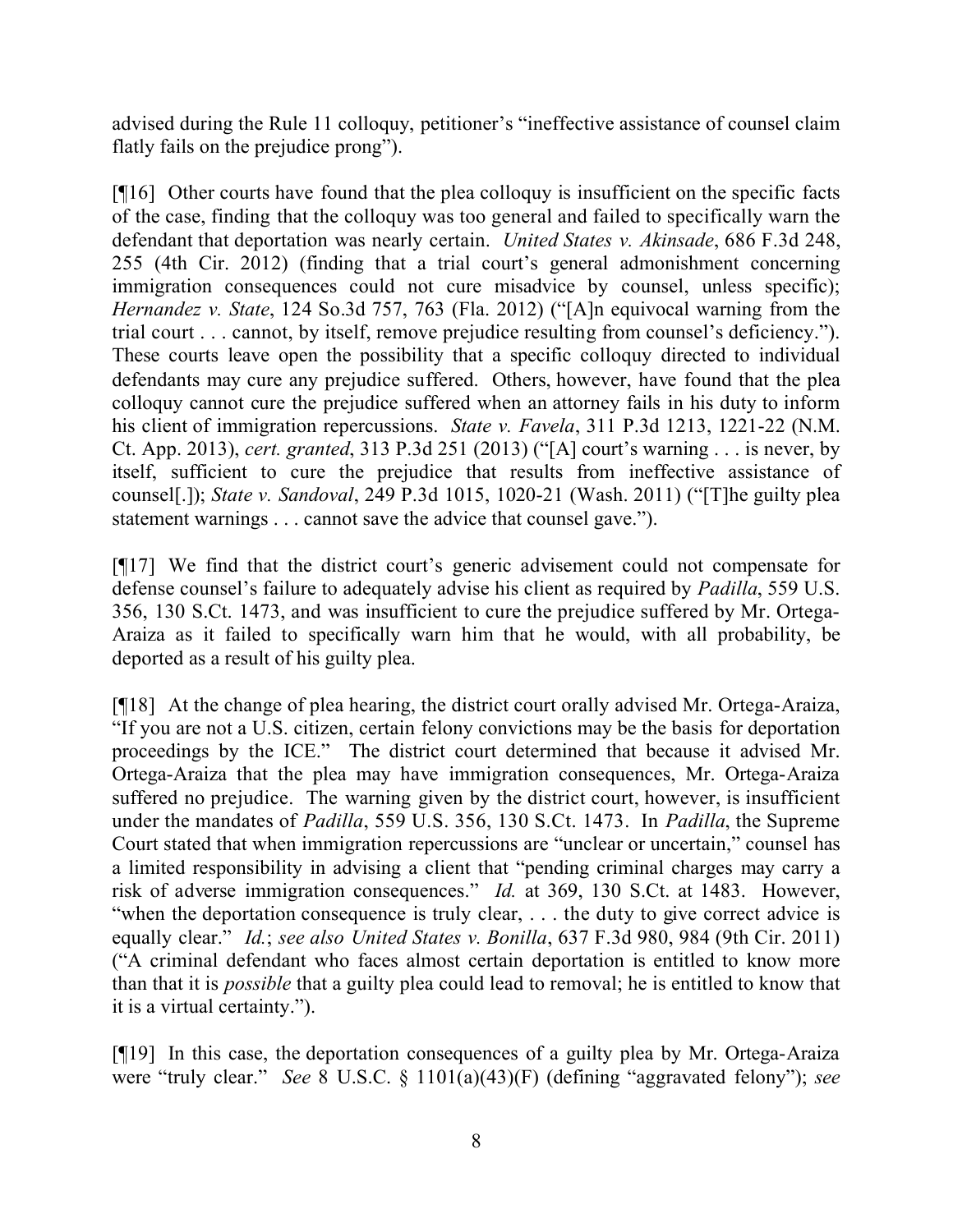*also* 8 U.S.C. § 1227(a)(2)(A)(iii) (making a conviction on an "aggravated felony" a deportable offense); *see also Padilla*, 559 U.S. at 368, 130 S.Ct. at 1483 ("Padilla's counsel could have easily determined that his plea would make him eligible for deportation simply from reading the text of the statute[.]"). In fact, following the discovery that Mr. Ortega-Araiza was a resident alien, none of the parties involved questioned that Mr. Ortega-Araiza would be subject to deportation upon conviction. Because it was clear that deportation would result from a conviction, the advice concerning that result was required to be equally clear. *Padilla*, 559 U.S. at 369, 130 S.Ct. at 1483. Instead of plainly warning Mr. Ortega-Araiza that he **would** be subject to deportation upon the entry of a guilty plea and a subsequent conviction, the district court stated only that a plea "**may** be the basis for deportation proceedings by the ICE."<sup>5</sup> (Emphasis added.) A warning such as this would be insufficient under *Padilla* if provided by Mr. Ortega-Araiza's own defense counsel, and becomes no more sufficient when provided by the district court. *See People v. Kazadi*, 284 P.3d 70, 74 (Colo. App. 2011) ("Here, even limited research would have disclosed that Kazadi's guilty plea would subject him to presumptive mandatory removal . . . . Thus, counsel had a duty to advise Kazadi correctly regarding those consequences."); *see also Ex parte Tanklevskaya*, 361 S.W.3d 86, 97 (Tex. App. 2011) (concluding that because the immigration consequences were "truly clear in this case plea counsel had a duty to inform applicant of the specific consequences of her guilty plea") (judgment vacated on other grounds).

[¶20] Although there may be an instance where a trial court could adequately warn a  $\det$  defendant of the deportation consequences of his plea,  $\delta$  that did not happen in this case.

Fusing the roles of the district court judge and defense attorney implicates constitutional guarantees which provide for effective assistance of counsel at every stage of a criminal proceeding.

 $<sup>5</sup>$  Although the district court is not required to advise each defendant concerning the specific immigration</sup> consequences of a conviction, in order to ensure compliance with the law it may ask a defendant directly where he was born. If the defendant's reply is anywhere but the United States, the district court may then inquire of defense counsel whether the defendant has been given the advice required by *Padilla*, thus ensuring that defense counsel fulfills that duty. The burden should remain with defense attorneys to counsel their clients regarding immigration repercussions. *Akinsade*, 686 F.3d at 255 ("When, as here, the claim raised is that of ineffective assistance of *counsel,* the overall focus must be on the prejudice arising from *counsel's* deficient performance, [not on that of the district court].").

<sup>&</sup>lt;sup>6</sup> The district court and the attorney representing the accused fulfill complementary, but distinct, roles in the criminal justice system. Both possess duties aimed at ensuring that the accused receives fair and just treatment under the law. The approaches to assuring that these duties are carried out, however, diverge significantly. The district court is, and must remain, a neutral arbiter – advising the defendant of his rights, but not advocating on his behalf. *Favela*, 311 P.3d at 1222 (citing Danielle M. Lang, Note, *Padilla v. Kentucky: The Effect of Plea Colloquy on Defendants' Ability to Bring Successful Padilla Claims*, 121 Yale. L.J. 944, 966 (2012)). Counsel for the defendant, however, is charged with the duty of investigating, advising and zealously advocating for his client. *Strickland*, 466 U.S. at 688, 104 S.Ct. at 2065; *Favela*, 311 P.3d at 1222.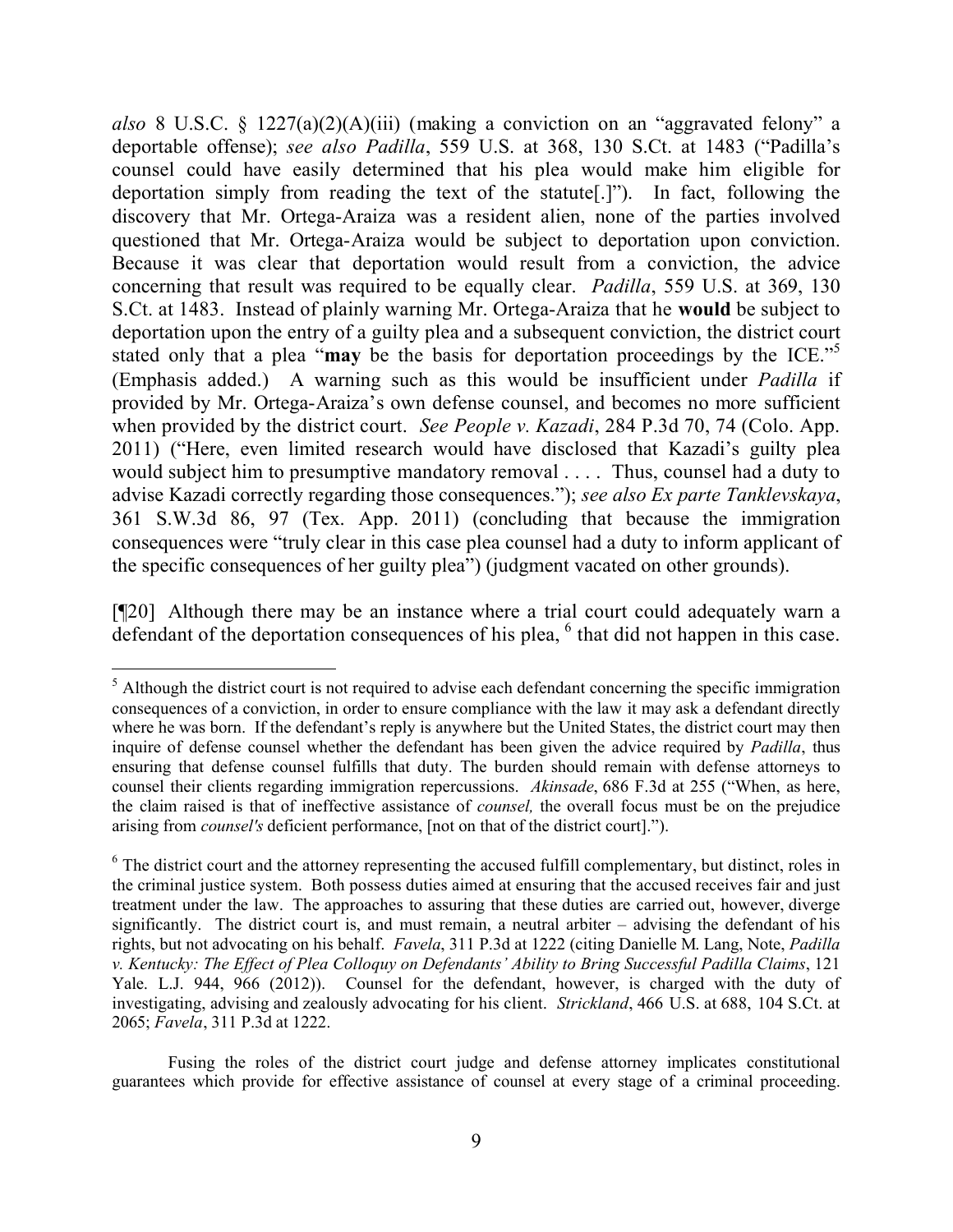We find that the plea colloquy given by the district court to Mr. Ortega-Araiza was inadequate and cannot cure the prejudice suffered by Mr. Ortega-Araiza.

## *III. Did the warning in the plea agreement cure the prejudice suffered by Mr. Ortega-Araiza?*

[¶21] The plea agreement Mr. Ortega-Araiza executed contained advisements of certain rights, including:

> The Defendant understands that this plea(s) may result in negative consequences regarding any immigration or visa status, including potential deportation and inability to return to this country.

As discussed above, the general nature of the advisement included in the plea agreement is insufficient under *Padilla*, 559 U.S. at 369, 130 S.Ct. at 1483. The plea agreement, utilizing language similar to that used by the district court, warned Mr. Ortega-Araiza that he may be subject to deportation, but failed to advise that Mr. Ortega-Araiza's deportation was a virtual certainty upon conviction. *See Padilla*, 559 U.S. at 369, 130 S.Ct. at 1483 (stating that when the immigration consequence is clear, the advice must be equally clear). A general warning is insufficient, whether given by defense counsel or the State. *Id.*; *see also Bonilla*, 637 F.3d at 984 ("A criminal defendant who faces almost certain deportation is entitled to know more than that it is *possible* that a guilty plea could lead to removal; he is entitled to know that it is a virtual certainty."). As a result, the plea agreement caution cannot cure the prejudice suffered by Mr. Ortega-Araiza.

*Powell v. Alabama*, 287 U.S. 45, 61, 53 S.Ct. 55, 61, 77 L.Ed. 158 (1932).

*Johnson v. Zerbst*, 304 U.S. 458, 462-63, 58 S.Ct. 1019, 1022-23, 82 L.Ed. 1461 (1938), *quoted in Gideon v. Wainwright*, 372 U.S. 335, 342-45, 83 S.Ct. 792, 796 (1963). As the United States Supreme Court has stated:

<sup>[</sup>H]ow can a judge, whose functions are purely judicial, effectively discharge the obligations of counsel for the accused? He can and should see to it that in the proceedings before the court the accused shall be dealt with justly and fairly. [But, h]e cannot investigate the facts, advise and direct the defense, or participate in those necessary conferences between counsel and [the] accused which sometimes partake of the inviolable character of the confessional.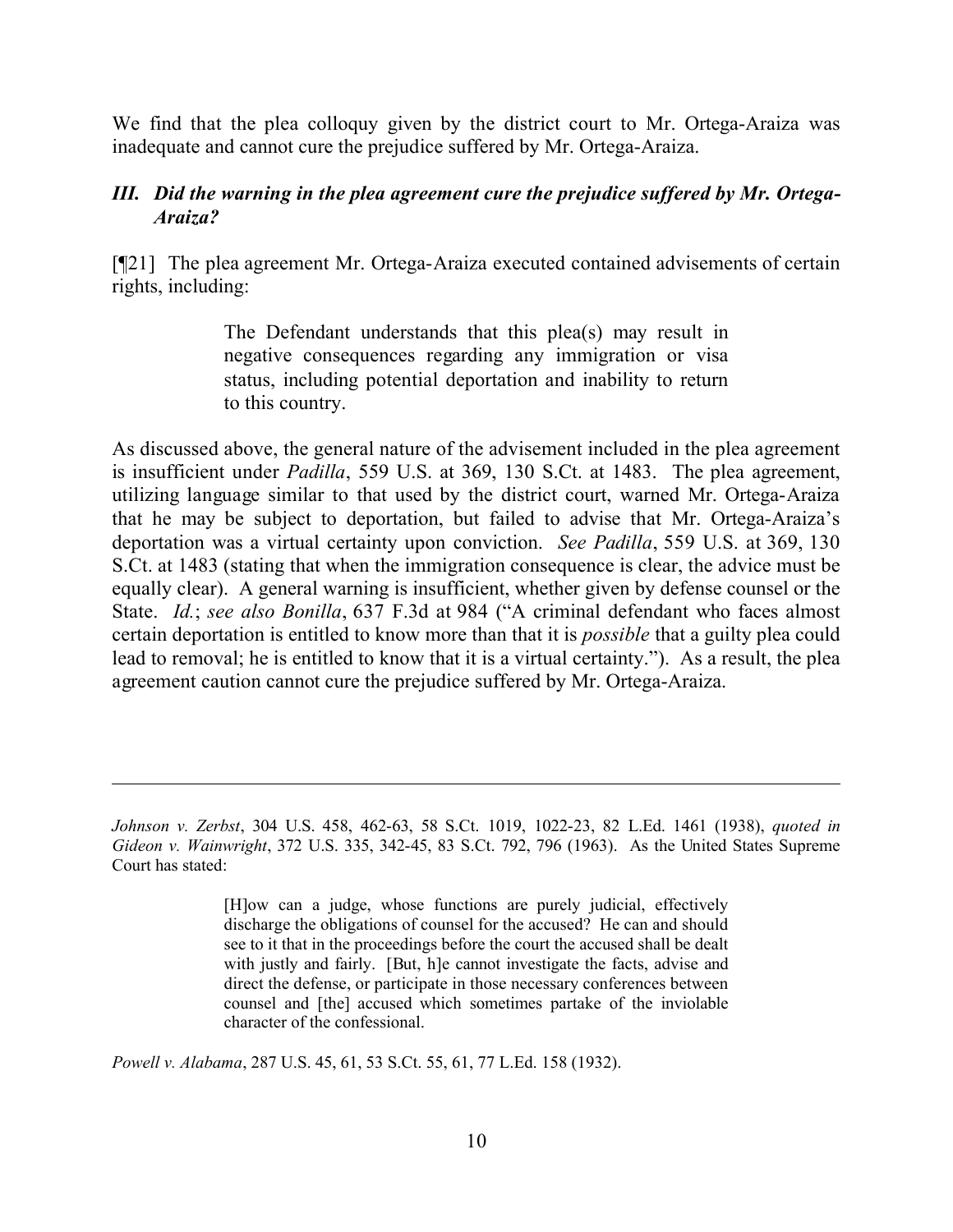[¶22] Even if the plea agreement's caution concerning possible immigration consequences had been sufficiently clear, such a warning by the State would still prove insufficient to adequately apprise a defendant of the immigration repercussions related to a guilty plea. As the United States Supreme Court noted, "deportation is a particularly severe penalty," and "[p]reserving the client's right to remain in the United States may be more important to the client than any potential jail sentence." *Padilla*, 559 U.S. at 365, 368, 130 S.Ct. at 1481, 1483 (citation omitted). With such an important consideration at stake, the boilerplate language contained in a plea agreement cannot substitute for the reasoned and thoughtful discourse between defense counsel and his client. *See Favela*, 311 P.3d at 1222 ("The right to effective assistance of counsel amounts to more than simply relaying information."). Unlike the State in a criminal prosecution, defense counsel possesses "the overarching duty to advocate the defendant's cause and the more particular duties to consult with the defendant on important decisions and to keep the defendant informed of important developments in the course of the prosecution." *Strickland*, 466 U.S. at 688, 104 S.Ct. at 2065. These are duties that a plea agreement cannot perform. As we have explained, *see supra* n.6, it would be difficult for a court to provide the advice necessary to cure ineffective assistance of counsel in cases where *Padilla* is implicated. That bar is even higher when such advice comes from the State.

[¶23] For these reasons, we find that the plea agreement advisement concerning possible immigration consequences does not cure the prejudice suffered by Mr. Ortega-Araiza.

# *IV. Did the district court abuse its discretion when it denied Mr. Ortega-Araiza's motion to withdraw his guilty plea?*

[¶24] Wyoming Rule of Criminal Procedure 32(d) provides, in pertinent part, "If a motion for withdrawal of a plea of guilty or nolo contendere is made before sentence is imposed, the court may permit withdrawal of the plea upon a showing by the defendant of any fair and just reason." When determining whether to grant a motion to withdraw a plea of guilty before sentencing, the district court considers whether the strictures of W.R.Cr.P. 11 were met at the plea hearing, or whether the defendant presented a fair and just reason justifying the withdrawal of the guilty plea. *Frame v. State*, 2001 WY 72, ¶ 7, 29 P.3d 86, 89 (Wyo. 2001); *Russell v. State*, 2013 WY 137, ¶ 17, 312 P.3d 76, 81 (Wyo. 2013). In this case, the issue is whether the defendant presented a fair and just reason for withdrawing his guilty plea. We review the district court's determination on that issue for an abuse of discretion. *Russell*, 2013 WY 137, ¶ 9, 312 P.3d at 78.

[¶25] We have set forth seven factors which district courts may consider when determining whether a fair and just reason exists to allow a defendant to withdraw a guilty plea: